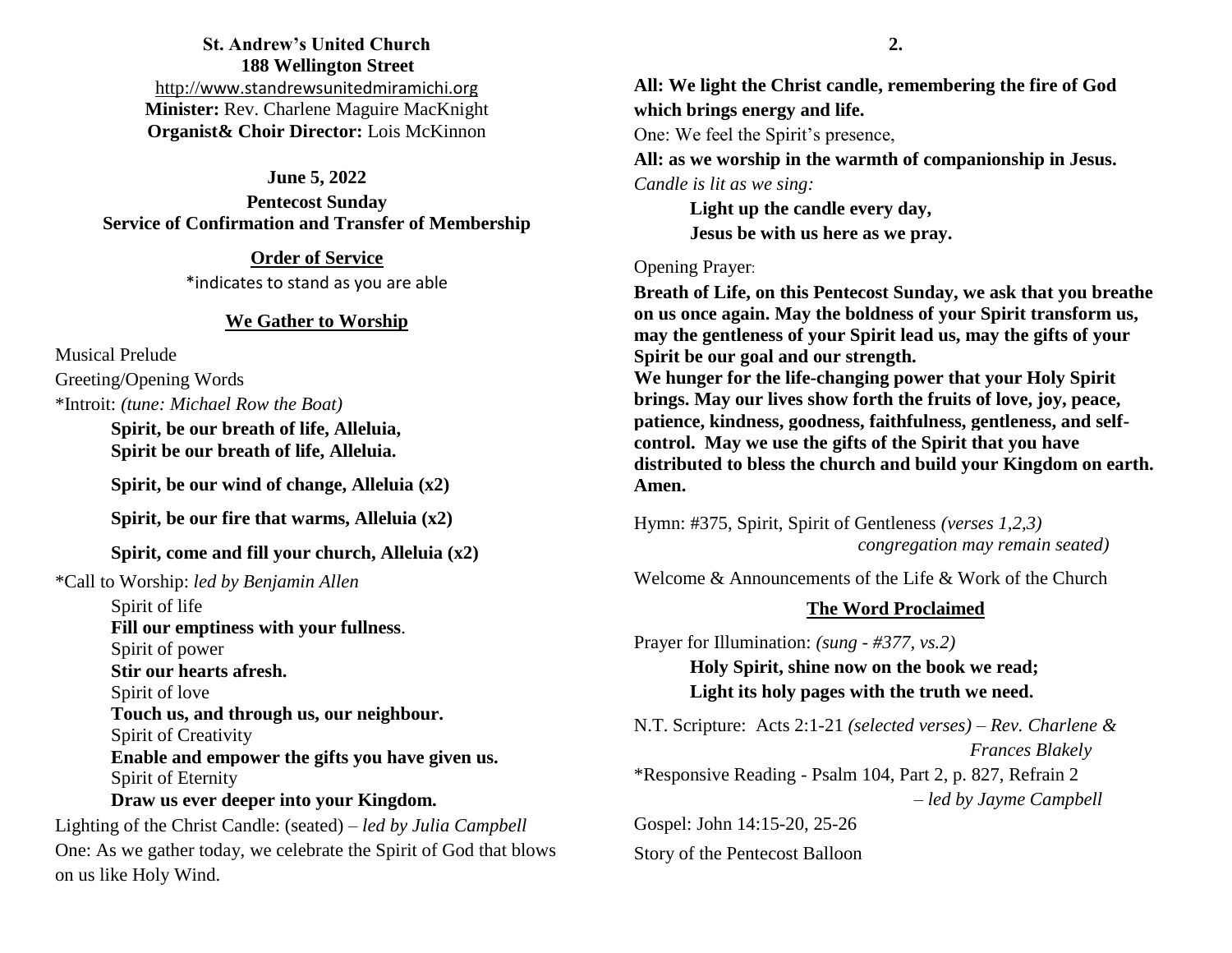Hymn: #156, MV, Dance With the Spirit  $(x2)$ 

**Dance with the Spirit early in the mornin', Move with the Spirit throughout the long day. Work and hope for the new life a-bornin', listen to the Spirit to show you the way.**

### **We Respond to the Word**

Call to Prayer: #156, MV

**Lord, listen to your children praying, Lord, send your Spirit in this place. Lord, listen to your children praying, Send us love, send us power, send us grace.**

Prayers of Intercession*: led by Nathan Robichaud* Loving God, we ask for the gift of your Holy Spirit to help us pray as we ought.

**Holy Spirit, help us.**

We ask for the energy and vision of your Spirit **for those who are tiring in the battle against injustice and oppression; for those exhausted by the struggle with poverty and hunger.**

We ask for the hope and comfort of your Spirit

**for those whose lives are overshadowed by illness or pain; for those whose lives are darkened by sorrow or bereavement.** We ask for the peace and joy of your Spirit

**for those living in the shadow of war and violence; for those eaten up by guilt and anxiety and those for whom life has become hard and dry.**

We ask for the guidance and strength of your Spirit **for those uncertain of how to use their time, talents and gifts; for those tempted to do what is wrong.**

We ask for the love and courage of your Spirit **for those reaching out to comfort the distressed; for those reaching out to others with the Good News of Christ.**

Loving God, we ask for the assurance of your Spirit **to know your presence with us in our daily lives, in our relationships, in our work and service, in our worship, in our times of joy and pain.**  Holy Spirit, help us. **Amen.**

**Sung Response:** *(p. 865 VU)* **Hear our prayer, O God, hear our prayer, O God; incline your ear to us, and grant us your peace.**

#### **Confirmation and Recognition of Transfer of Membership**

Confirmation: *Benjamin Allen, Julia Campbell, Nathan Robichaud* Transfer of Membership: *Laurie McFarlane*

Introduction Presentation of the Candidates – *Wayne Mullin* Profession of Faith

Congregational Support: *led by Cynthia Duplessie*

L: Let us pledge to these persons our continued support and care, in the words printed in your bulletin or on the screen.

**All: We will continue to support you and walk with you. With God's help we will live out our baptism as a loving community in Christ: nurturing one another in faith, upholding one another in prayer, encouraging one another in God's work.**

\*Affirmation of Faith: A New Creed, #918VU

Choir Anthem: "Spirit God, Be Our Breath" Act of Confirmation Reception through Membership Transfer Presentation of Certificates and Welcome Prayer: *led by Wayne Mullin*

**Offering** 

Offertory Choral Response: #191, MV

**What can I do? What can I bring? What can I say? What can I sing?**

**I'll sing with joy, I'll say a prayer.**

**I'll bring my love, I'll do my share.**

Reprinted/podcast with permission under ONE LICENSE # A-72693 \*Offertory Prayer:

**Pentecost God, take our hearts and set them on fire. Take our lives and transform them. Take our church and resurrect it with your life-giving Spirit. Take our gifts and use them for the fulfillment of your vision of peace and unity. Amen.**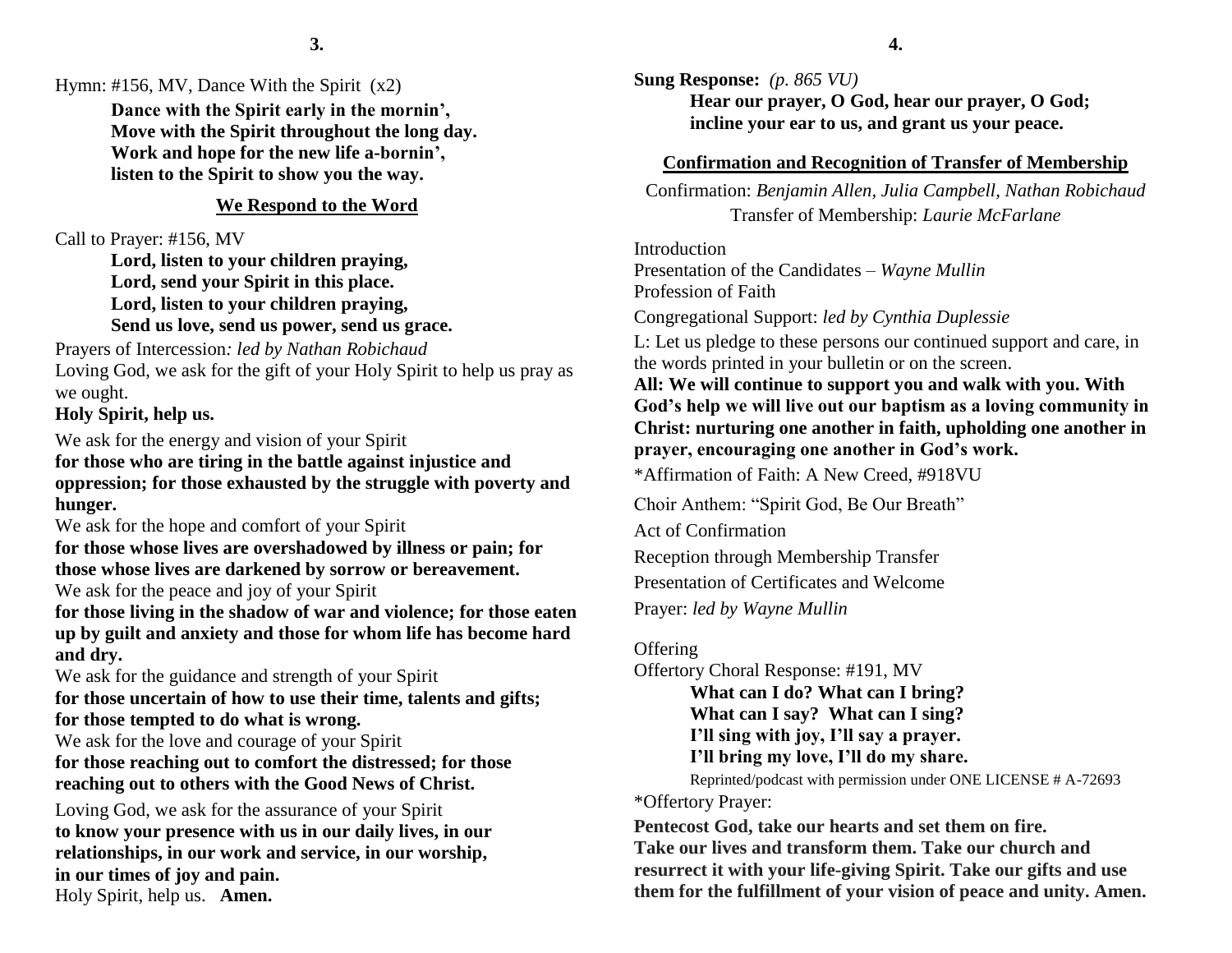Invitation to the Table Communion Hymn: "Church of God"

*Church of God, hear his holy word! Gather round the table of the Lord! This his body, this his blood, and we'll sing a song of love: Allelu, allelu, allelu, allelu, alleluia!*

**Brothers, sisters, we are one, and our life has just begun; in the Spirit we are young, we can live forever.** *Chorus*

**Shout together to the Lord who has promised our reward – happiness a hundredfold; and we'll live forever.** *Chorus*

**Make the world a unity, make us all one family joining with the Trinity to live with them forever.** *Chorus*

Communion Prayer:

God be with you.

**And also with you.**

Let us give thanks to God.

## **It is good to give God thanks and praise.**

On this Pentecost Sunday, we celebrate the Divine Spirit, who hovered over creation and brought order out of formlessness.

**We celebrate the Divine Spirit, who filled Jesus with power and wisdom and, through him, made divine life available to all.** 

We celebrate the Spirit, who has been poured out on all people, and leads us into the Reign of God.

## **As we gather at this table, we recognise Spirit's Presence among us, and we open our hearts to the Spirit's influence.**

God, we come knowing that we depend on you for life and truth and love.

## **We come knowing that you welcome us with open and accepting arms. We come ready to meet with you, and be changed by the encounter.**

We remember how Jesus, on the eve of his crucifixion, gathered his friends for a meal. During supper, he took bread, and gave thanks for it. Then he broke it and passed it among them with these words:

# **This is my body which is broken for you. Take, eat and remember me.**

After the meal, Jesus took a cup of wine and gave thanks for it. Then he passed it among them with these words:

# **This is my blood which is shed for you. Take, drink and remember me.**

So now, we eat and we drink, and we remember Jesus and the Divine Love he showed us.

**Spirit, as we share this bread and wine, let it be a sharing in Christ's body and blood, Christ's life and presence; and may we embody your life, love, and presence in our homes and community.**

Now, as Jesus taught us, we pray together:

**Our Father, who art in heaven …**

Breaking of the Bread & Blessing of the Cup Sharing of the Bread & Cup

Prayer after Communion:

Thank you, Divine Spirit, for this meal of remembrance, and for coming to us as we have shared it.

**May the love we find at this table be reflected in our lives; may the power we receive at this table make us peacemakers and healers; and may the Spirit who fills us again at this table lead us to be those who proclaim God's Reign in every word we speak and in everything we do. Amen.**

\*Hymn: #575, I'm Gonna Live So God Can Use Me \*Commissioning & Benediction: Breath of the Spirit, you give us life! **Flames of the Spirit, you fuel our lives!** Love of the Spirit, you lead us on! **You give our steps direction and our mission passion.** Go to be God's people in the world! May the love of God surround you, the peace of Christ uphold you, and the blessing of the Holy Spirit go with you!

**Amen.**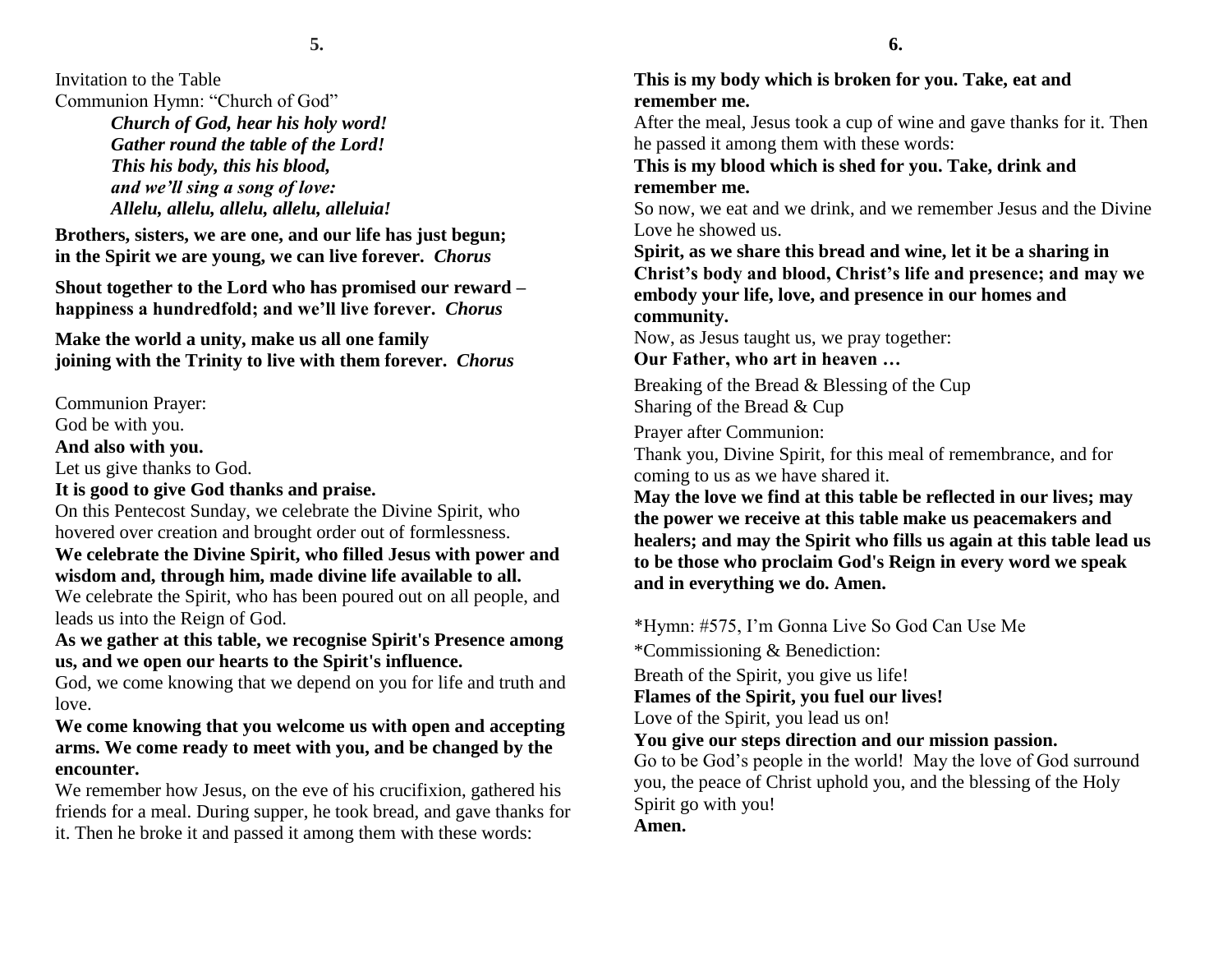# Choral Closing: *(tune: Michael Row the Boat)*

**Spirit, be our breath of life, Alleluia, Spirit be our breath of life, Alleluia. Spirit, send us forth in love, Alleluia, Spirit, send us forth in love, Alleluia.**

# Musical Postlude

**We gratefully acknowledge the dedication of the bulletins in loving memory of my very special cousin, Paul Sweezey who would have celebrated his birthday on Friday, June 13th from Helen MacLennan Steeves.**

*The sympathy of the congregation is extended to John Bosma and Family on the death of John's sister, Tineke (Bosma) Goodfellow.*

## **Memorials**

In loving memory of **Nicholas (Nick) Lynch**, a donation to Local Funds has been received from Murray Baillie.

In loving memory of **Gloria Sanford**, a donation to Local Funds has been received from Helen, Ed, Alison Jones and Family.

In loving memory of **Donna Kervin**, donations to Local Funds have been received from Jim & Peggy Moar, Marjorie Cassidy.

In loving memory of **Tyler & Marg Dealy**, a donation to Local Funds has been received from Donald, Jayme, Julia & Maya Campbell.

# **Honourariams**

In honour of **The Search Team**, a donation to Local Funds has been received for all their hard work and dedication to St. Andrew's United Church.

In honour of **Bill & Lenora Hilchey's 65th Wedding Anniversary**, a donation to Local Funds has been received from John & Margaret Glidden.

In honour of **Eleanor Fraser's 86th Birthday**, a donation to Local Funds has been received from John & Margaret Glidden.

**Greeters: June 5** – Maya & Julia Campbell/**June 12** – Marjorie MacPhee & Reese Godfrey/**June 19** – Bill & Spencer MacFarlane/**June 26** – Donna & Isabel Gallan **Sound System: June 5** –Brian Savoy/**June 12** – Don Bowman/ **June 19** – Barry Campbell/**June 26** – Brian Savoy

**Power Point**: **June 5** – Karen Rose/**June 12** – Juanita Hamilton/**June 19**- Debbie Benson/**June 26** – Barry Campbell **Offering Counters: June 5** – Karen Rose, Marjorie Cassidy/ **June 12** – Karen Rose, Juanita Hamilton/**June 19** – Judy & Dennis Morrison/**June 26** – Brian Savoy, Don Bowman **Garbage & Recycle**: **June 5** – Dennis Morrison (R)/**June 12** – Barry Campbell (G)/**June 19** – Ernie MacLean (R)/**June 26** – Brian Adams (G)

# **This Week:**

**Sunday, June 5th –** *Confirmation & Transfer of Membership - Sacrament of Communion* **Tuesday, June 7th –** 1:30 p.m. – *Faith & Spiritual Development Meeting* **Saturday, June 11th -** 2:00 – 4:00 – *Retirement Party for Rev. Charlene. A time for the congregation to enjoy fellowship and laughter with Rev. Charlene.* **Upcoming Week:**

**Sunday, June 12th** – *Covenanting with Church Council & new Team Members; Presentation of UCW Life Membership Pins*

# **Chicken Salad Cold Plate will be held on Wednesday, June 15th from 4:00 – 5:00 p.m. here at St. Andrew's.**

(Take out only, with 100 tickets being sold)

This will include chicken salad, potato salad, pasta salad, coleslaw, cranberries, homemade tea biscuit and your choice of Rhubarb Crisp or Hawaiian Cake. Tickets are on sale for \$15 a person by calling Karen at the church office.